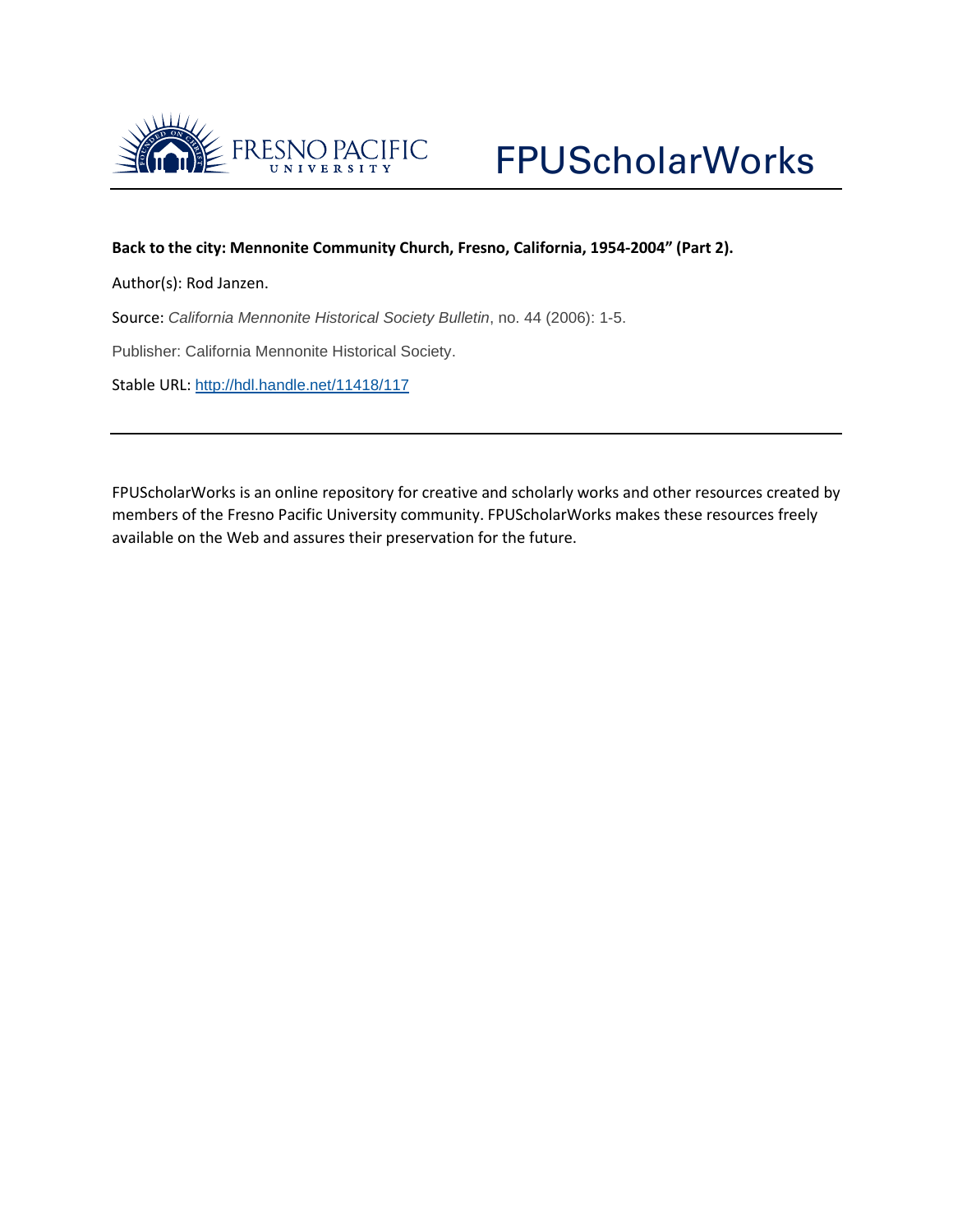# **California Mennonite Historical Society Bulletin**

#### **No. 44 Summer 2006**



*Mennonite Community congregation, 2003.*

## **Mennonite Community Church Fresno, California 1954-2004** *Back to the City:*

*This is the second part of a two-part article. It is a much abbreviated and revised rendition of Janzen's book,* Back to the City: Mennonite Community Church, Fresno, California: 1954-2004*. For complete citations, see the book.*

 n 1983 Mennonite Commun- ity called James Wenger to be its fifth full-time minister. n 1983 Mennonite Community called James Wenger to<br>be its fifth full-time minister.<br>His wife Faith played a major role in the Wenger ministry. Wenger proved to be the congregation's longest-tenured leader, and during his pastorate attendance figures moved to their highest level. A year after his arrival, a congregational review process indicated that "resolution" was still needed between "activists" and "tradi-

### *by Rod Janzen*

tionalists." Wenger believed that the best way to deal with the problem was to turn the church's attention outward.

Wenger also believed that in a modern urban and suburban environment the church needed to redefine the concept of "neighborhood" or "community." In Wenger's view people in the city rarely attended the same church as their neighbors. Wenger suggested that the church should promote

a sense of "we-ness" via "a community of overlapping communities." A "community" was simply a group of people with whom one liked to associate. The first step in any evangelistic effort, therefore, was to seek out one's friends and associates in a targeted social network sometimes referred to as "friendship evangelism." The people in the church neighborhood were not to be overlooked, but they were not the primary focus of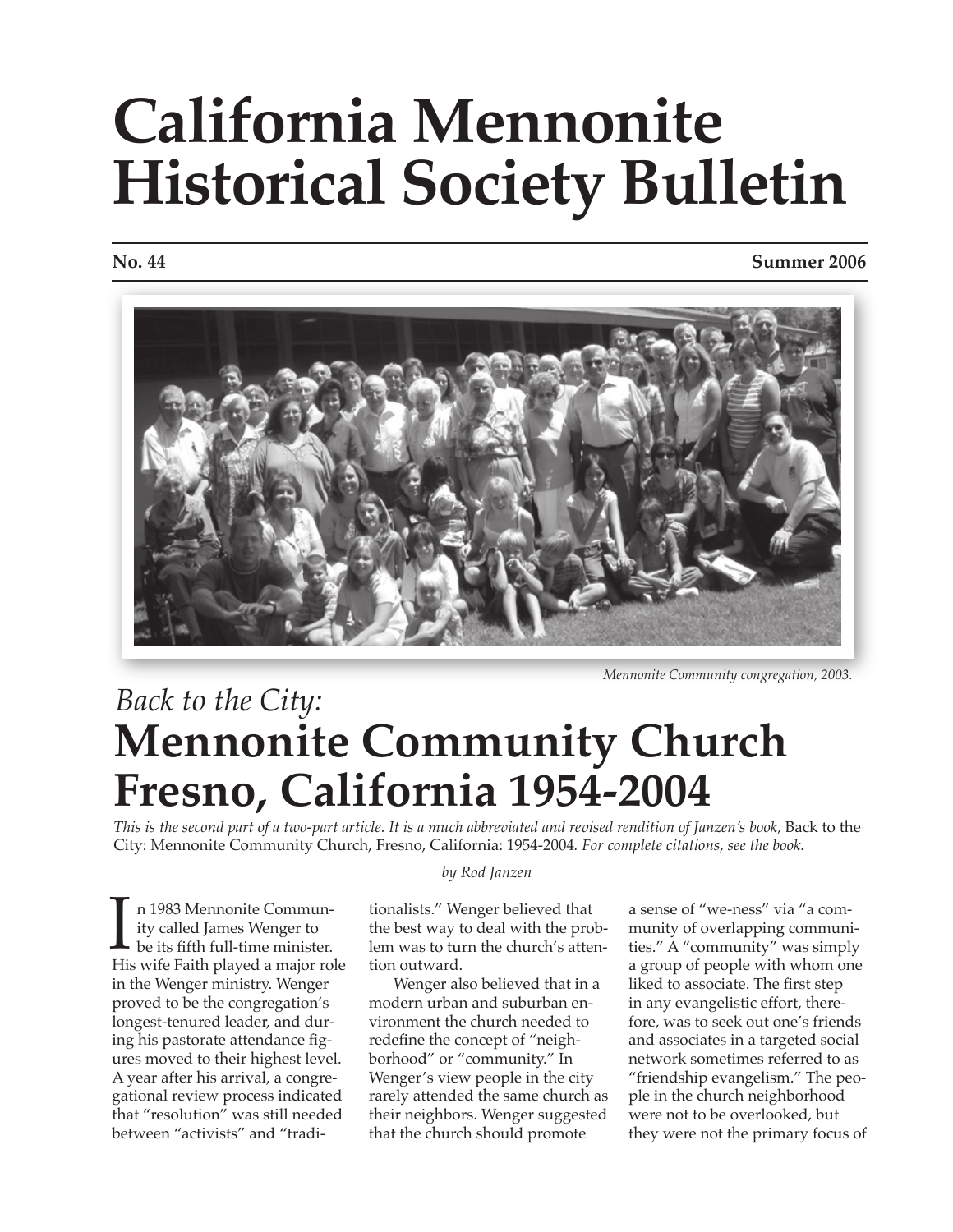*"People in the city rarely attended the same church as their neighbors."*

the mission of the church.

Wenger was committed to numerical as well as spiritual growth. Of special concern to Wenger was the fact that there was only one high school student in the youth group when he arrived. Also, a large contingent of the church's sixty regular attenders were employed in skilled working-class jobs. Wenger targeted more professionals to broaden the church's constituency.

Wenger was the first pastor to confront head-on the issue of congregational identity. He believed that Mennonite Community's collective self-image was too negative, and noted in a 1986 statement: "We are God's people, and we can have hope, optimism and enthusiasm for the future.

*"…we can have hope, optimism and enthusiasm for the future."*

We should focus not on our problems and weaknesses but on our strengths and resources."

Wenger himself made a personal commitment to contact all visitors within twenty-four hours. As Wenger put it: "a church that does not have visitors cannot grow"—and so the evangelistic

effort proceeded. In 1988 the average attendance increased by twenty-four people per week. Nine years later the average weekly attendance had expanded to 136.

In Wenger's view it also was important for the church to establish a connection with the local Hmong immigrant community. In the aftermath of the Vietnam War, thousands of Hmong fled from the highlands of Burma, Laos, Thailand and Vietnam to refugee camps in Thailand, where they sought entry to the United States. By the late 1980s nearly 30,000 Hmong had settled in Fresno County.

Mennonite Community's relationship with Southeast Asian refugees began in 1983 with a number of family sponsorships. Two years later the church secured a Voluntary Service worker to focus on displaced peoples. Wenger then invited the Lao Evangelical Church to use Mennonite Community facilities in exchange for taking care of the buildings and grounds. In early 1988, Wenger engaged pastor Shoua Moua in conversation, and Moua ultimately enrolled in Hesston College's pastoral ministries program. Upon Moua's return to Fresno in 1990, the Hmong Mennonite Church was established with 246 people in attendance at the first service.

The next step in the development of the Hmong church was the integration of the congregation's children into Mennonite Community's Sunday school program. This continued until the late-1990s, when worship service times caused unworkable conflicts. Mennonite Community also started English language classes and a job assistance and advocacy program.

Never before in the congregation's history had there been so

many short- and long-term ad hoc committees and outreach endeavors. In all of these projects Wenger was perceived as encouraging, non-intrusive and non-judgmental. Long-time attender Victor Alcazar – who belongs to the Catholic Church, where he continues to attend mass – noted that Mennonite Community was the first Protestant church that did not try to convert him.

Wenger says that one of the characteristics that made Mennonite Community unique was the extensive involvement of women in all aspects of the church's operation, including the most important church positions. This was not how he found things in other Mennonite churches. As Faith Wenger puts it, "I never felt that there was any gender distinction made in any area of church life."

It was not always this way. Women's involvement in leadership was a slow, evolving process. When Mary Koop arrived in Fresno in 1959, she found women

*"Wenger promoted the idea of bringing even more women into leadership positions."*

serving only in "minor" positions. This changed in the 1960s and 1970s, when the first females served on the Church Council, as deacons, and eventually as chairs of the congregation. Wenger pushed things a step further by hiring a number of women for ministerial positions.

During the 1980s and 1990s Mennonite Community continued to place significant emphasis on music and the arts. In the traditional services a variety of choral and instrumental groups provided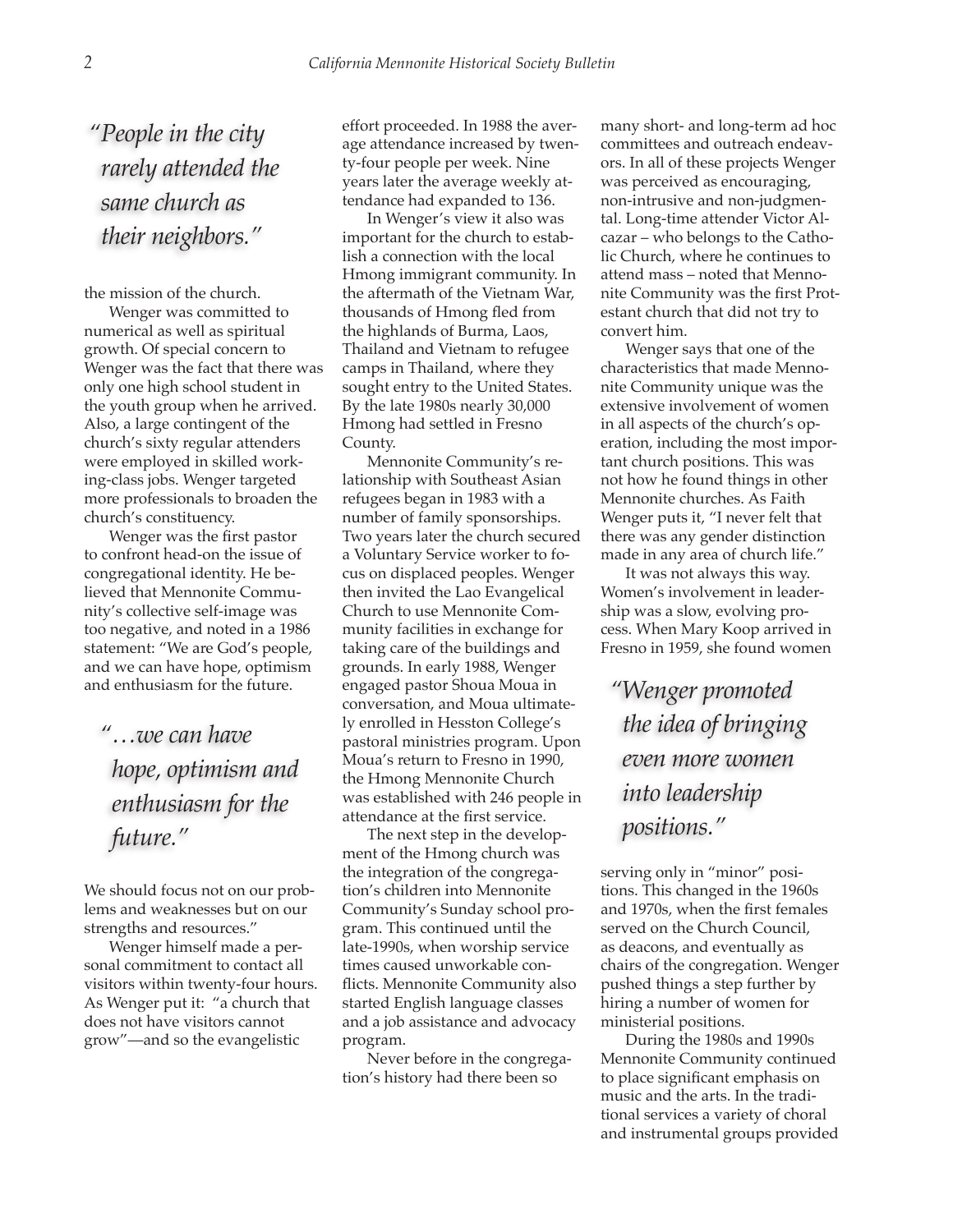

*Voluntary Service workers outing to Yosemite, 1998.* 

special music while four-part congregational singing was the norm. Sculptor and painter Margaret Hudson provided many innovative ideas for worship in the 1970s and 1980s. Artists Nancy Weinbrenner and Matt Hiebert, along with Faith Wenger and Sylvia Riesen, provided leadership for the imaginative hands-on crafts activities at annual "Family Christmas" events.

An unexpected development in the early 1990s was the arrival of many new members from Mennonite Brethren background, many of whom had associations with Fresno Pacific University. Ex-Mennonite Brethren were captivated by the general informality of church services, the emphasis on children, a basic openness to creative experimentation and the presence of a bicultural Sunday school program. It was also a church that lacked sophisticated programming and bureaucratic organizational structures. A side effect of ex-Mennonite Brethren proliferation was an increased professionalization of the congregation.

In the 1990s Mennonite Community also attracted numerous professionals who did not have Mennonite background. These individuals and families came from Episcopalian, Roman Catholic, Baptist and Methodist backgrounds. Most were attracted by

### *"Most were attracted by Anabaptist theological emphases…"*

Anabaptist theological emphases and they provided a rich diversity of ideas and experiences.

James Wenger did not emphasize or participate in social and political action as much as some of the congregation's previous pastors. However, he actively supported members who did so. The social and the personal dimensions of faith have both been emphasized at Mennonite Community throughout its history. When asked to choose between social action and evangelism on a mid-1980s survey, meeting the needs of the hungry, the ill and the oppressed ranked considerably higher than ministry to the "spiritually lost without Christ." Yet members also indicated that the "highest" priority for the church was to "win more non-Christians to Christ."

### **Into the Future, 1983-Present**

In 1998, James and Faith Wenger ended their time of service to Mennonite Community. Ed Cornelsen, a semi-retired minister from Manitoba, served as interim pastor for the next year. With intention, he sought to prepare the congregation for new leadership after such a long time with one individual.

In late 1998 the church called Libby Caes to be its next pastor. Caes was the first female senior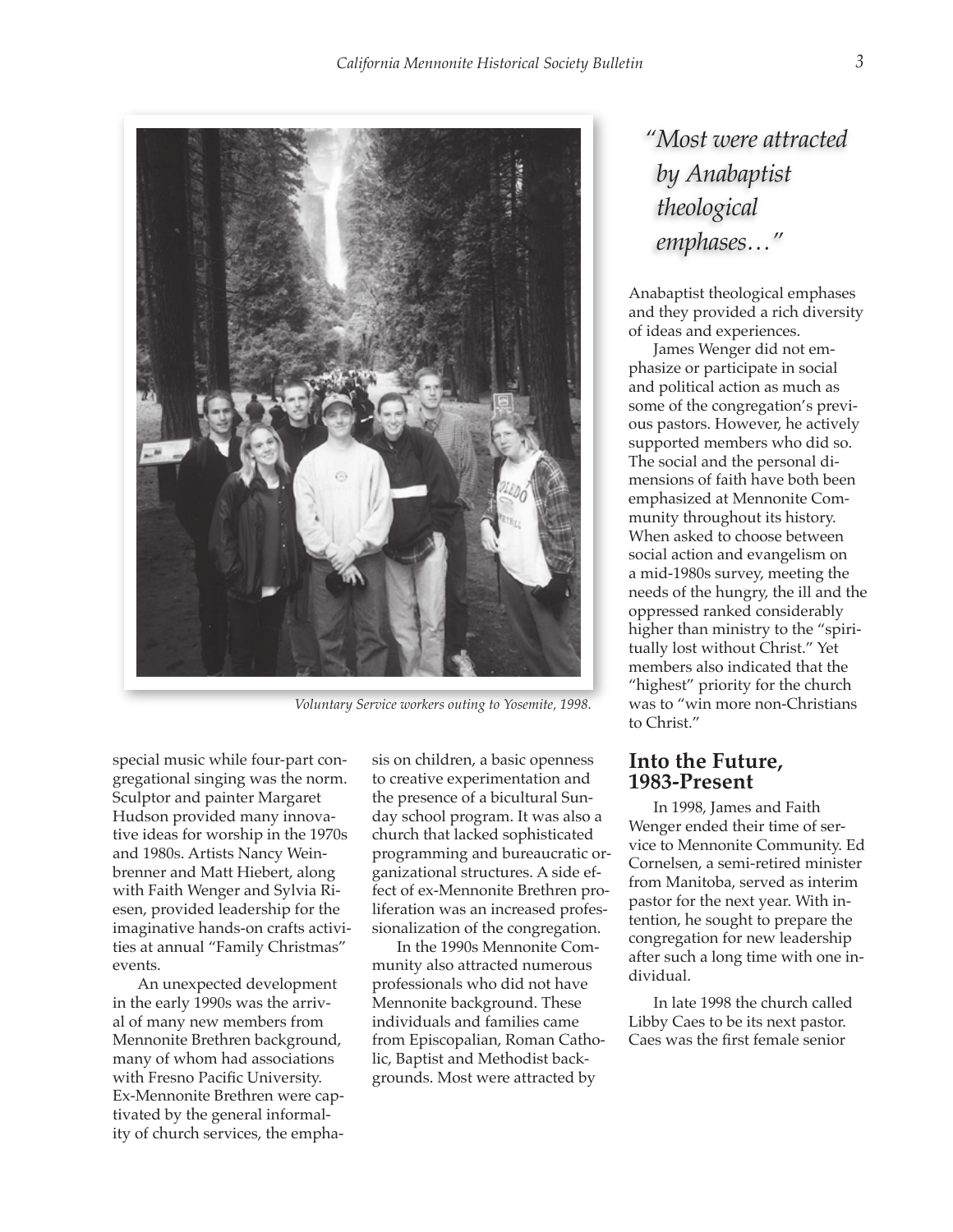pastor at Mennonite Community, as well as the congregation's first minister without Mennonite denominational or ethnic roots. Caes moved to Fresno with husband Dave (a social worker) and daughter Amy.

Caes was interested in moving the church in more inclusive directions with regard to worship, community service and membership. For the next two and one-half years the congregation engaged in a variety of worship service experiments combining the formal and informal in novel ways. With regard to communion, for example, members were not only asked to observe it more often and to come forward to receive the bread and juice from the deacons (two high church traditions), children of all

*"The social and personal dimensions of faith have both been emphasis…"*

ages were also encouraged to partake (from a bowl of grapes provided for them).

Serious differences of opinion—on a series of issues and practices—created tension between Caes and members of the church, leading to her resignation in the summer of 2001. In the view of Dale Stoltzfus, a Mennonite Church consultant brought in to evaluate the increasingly tense situation, a major problem was the congregation's mixed understanding of pastoral leadership expectations. No angry factions developed in support of one side or another and the lack of division made it possible to move forward quickly.

Libby Caes was unilaterally recognized for her personal commitment to the faith, her heart for people, her strong support of cultural diversity and ecumenism, and for the close supportive relationships and time-consuming attention she gave to older persons in the congregation (who were some of her strongest supporters).

One important issue raised by Caes during her ministry was the extent to which ethnicity affects theology. This was a significant issue in a church where two-thirds of the members had some Mennonite ethnicity. Many non-ethnics feel that it is difficult to become fully accepted in the Mennonite cultural world. Caes confronted this issue head on.

Most non-ethnic members interviewed, however, do not see the genetic and cultural issue as a particular problem or barrier at Mennonite Community. Michelle Hernandez Wengerd describes a three-step process, whereby at first she found Mennonite rooted-ness fascinating, then annoying, and finally motivational in terms of recognizing the beauty of her own Mexican culture. Margaret Hudson notes that she has "never felt excluded" at Mennonite Community even though there is an "inner core" that she can never "be part of."

The whole issue of Mennonites and ethnicity is a complicated one. Cultural identity combined with religious affiliation provides a strong sense of rootedness. Mennonite writer John Ruth reminds that the Bible itself is the "story" of God's interaction with a particular ethnic group. Mennonites have resonated with a Biblical narrative that shows God interacting in a special way with a single cultural group.

### *"…the congregation engaged in a variety of worship service experiments."*

Mennonites hold viewpoints (such as pacifism) that have historically alienated them and caused them to turn inward. This phenomenon helped create a singular cultural identity that embodied a collective commitment to nonresistance. Over time, some Mennonites on the West Coast have de-emphasized ethnic identity and thrown out the very belief (pacifism) that caused them the most embarrassment.

Comprised historically of people who represent (predominately) a particular Dutch Low German or Swiss ethnic background, but who as Anabaptists also adhere to a distinctive rendition of Protestant

*"One important issue…was the extent to which ethnicity affects theology."*

Christianity, Mennonite Community Church has functioned as an ethno-religious spiritual community not unlike the various ethnic congregations of the Pacific Southwest Conference.

After Caes left, Mervin and Jane Dick joined the congregation as an interim pastoral team. The Dicks established an agenda that dealt with issues of collective self-perception, leadership and relationships between the church and the local community. One of the congregational goals was to increase attendance while simul-